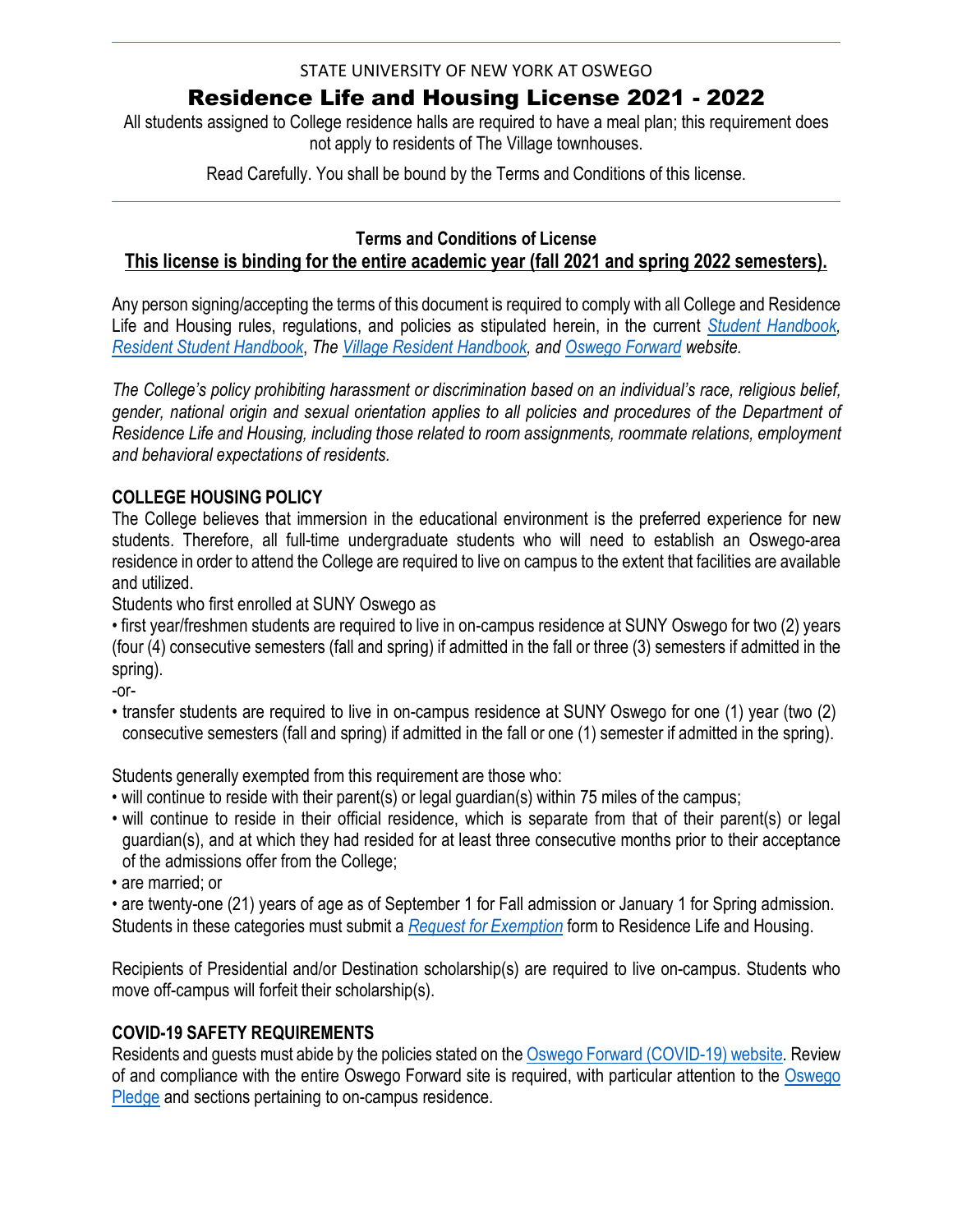#### **HOUSING OPTIONS**

SUNY Oswego houses nearly 4000 students in traditional and suite-style residence halls and townhouses. Students are typically housed in Standard Occupancy (see below) rooms, suites and townhouses. Exceptions to this include Gender Inclusive Housing and approved specific housing options based on medical consideration.

#### **Gender Inclusive Housing**

Gender Inclusive Housing offers the option for two or more students to share a living unit regardless of gender. Students assigned to [Gender Inclusive Housing](https://www.oswego.edu/residence-life-and-housing/gender-inclusive-housing) must agree-to and comply-with the Gender Inclusive Housing Agreement.

#### **Medical Housing Consideration**

Students may request approval for and/or provision of specific housing arrangements due to disability or medical necessity; examples of such arrangements include, but are not limited to: occupancy type; room type or location; room and/or residence hall fixtures/equipment; permission to reside off-campus. Students may submit a *Request for Medical Housing [Consideration](https://www.oswego.edu/residence-life-and-housing/medical-housing-consideration-policy-and-process)* for review.

### **ELIGIBILITY**

#### **General**

All full-time matriculated undergraduate and graduate students are eligible to live in SUNY Oswego residence halls. Some specific residential communities have additional eligibility requirements. Specifically,

- **Hart Hall houses students enrolled in the Hart Global Living Learning Community program.**
- Johnson Hall houses first year students enrolled in the First Year Residential Experience Program.
- Onondaga Hall houses students with at least sophomore or second-year status.
- Sheldon Hall is available to students with at least 45 earned academic credits.

## **The Village**

The Village townhouse community is for students of at least junior status who have lived on campus at Oswego for a significant portion of their undergraduate experience. Specifically, to take occupancy in The Village, residents must have at least 57 earned credits and have fulfilled the requirement for semesters lived on campus at SUNY Oswego based on their status when they first enrolled at SUNY Oswego. Most assignments to The Village are made during the Village Room Selection process, which takes place during the preceding spring semester. To be eligible to participate in the spring Village Room Selection process for the upcoming year,

• current RESIDENT STUDENTS who first enrolled at SUNY Oswego as freshmen must:

° have at least 42 earned credits,

- ° have lived on campus at Oswego for at least 3 regular academic semesters (can include current semester) and
- ° be enrolled as full-time students.
- current RESIDENT STUDENTS who first enrolled at SUNY Oswego as transfer students must:
	- ° have at least 42 earned credits and
	- ° be enrolled as full-time students.
- NON-RESIDENT STUDENTS who first enrolled at SUNY Oswego as freshmen must:
	- ° have at least 42 earned credits
	- ° have previously lived on campus at Oswego for at least 3 regular academic semesters and
	- ° be enrolled as full-time students.
- NON-RESIDENT STUDENTS who first enrolled at SUNY Oswego as transfer students must:
- ° have at least 42 earned credits and
- ° be enrolled as full-time students.
- GRADUATE STUDENTS enrolled at SUNY Oswego.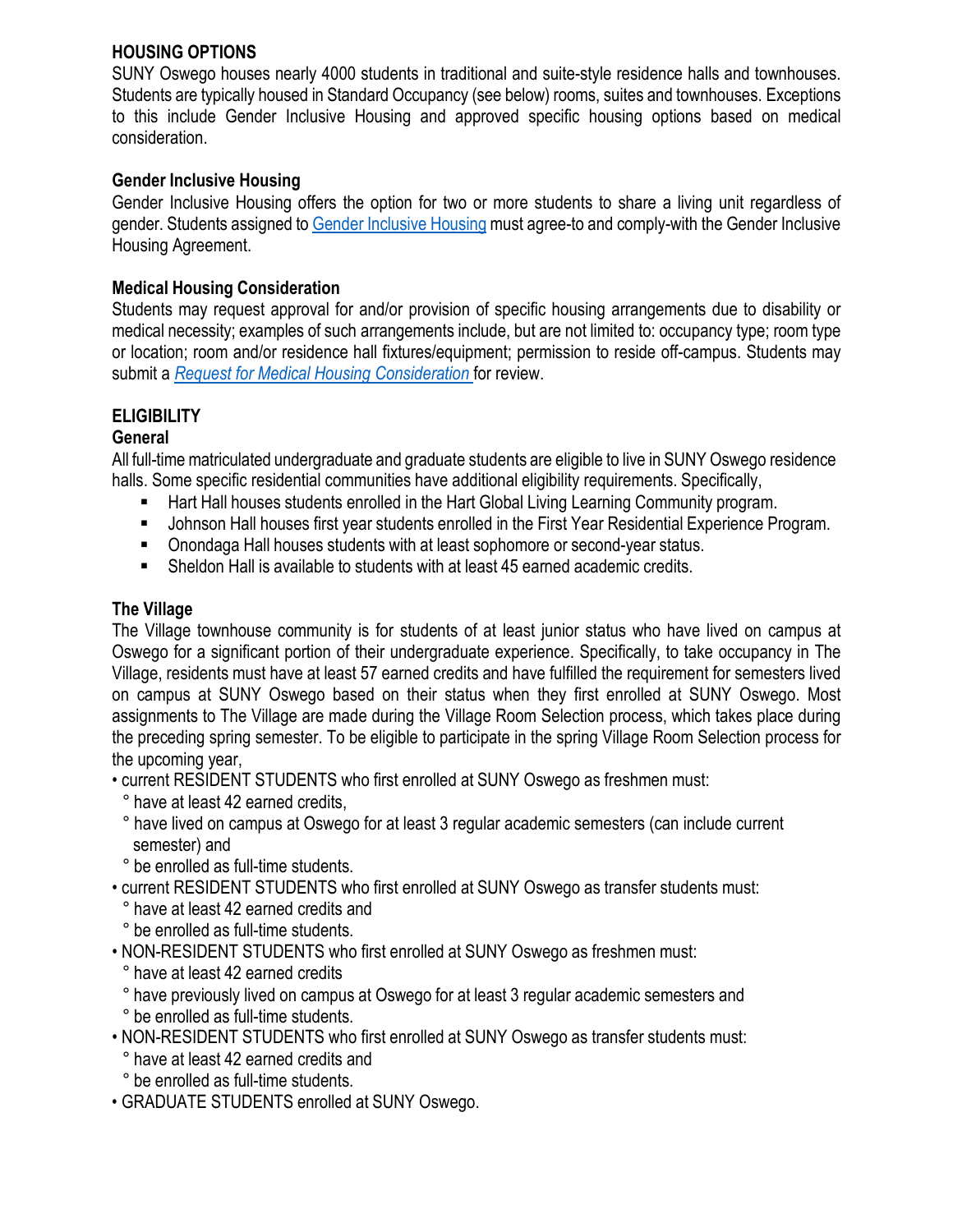#### **HOUSING ASSIGNMENTS**

The College does not discriminate on the basis of race, religion, national origin, or sexual orientation in making room assignments.

This license's provisions shall not be effective and assignments cannot be made until the student's formal admission to the College including deposit is completed, and the terms and conditions of this license have been accepted. Acceptance of the terms and conditions of this license can be declared electronically or by signing and returning a hard copy of the document to Residence Life and Housing.

The Department of Residence Life and Housing will attempt to honor room, suite and housemate requests when all students involved have requested each other (electronically or in writing) before any of the involved students have been assigned to a room. The College will assign room, suite and housemates for students who do not request specific mates.

#### **New Students**

Each incoming new student who has declared their intent to live on campus will receive information regarding how and when to submit their *New Student Housing Application* online. This application process is required and includes the opportunity to request specific residential communities and/or specific roommates.

### **Current / Returning Students**

Current student room selection for the next academic year occurs each spring semester at myhousing.oswego.edu.

#### **Residence Hall Room Selection**

Participation in this process requires acceptance of the terms of the *Residence Life and Housing License*, submission of housing preferences and participation in lottery(ies); the lotteries determine each student's priority order for choosing from available rooms. Students can request specific buildings, rooms, and/or mate(s). Requests shall be honored in accordance with the room selection procedures as established by the department.

#### **Village Room Selection**

Students must meet eligibility to participate in this selection process. Participation in this process requires acceptance of the terms of the *Residence Life and Housing License*, submission of housing preferences and participation in lottery(ies); the lotteries determine each student's priority order for choosing from available rooms. Students can request specific mates. Requests shall be honored in accordance with the room selection procedures as established by the department.

Students assigned to The Village must attend at least one Village Orientation Session prior to taking occupancy; failure to do so may result in reassignment to a different residential community. All students assigned to The Village as part of a matched group may be reassigned to a different residential community if any one member of the matched group fails to attend the required Orientation(s). Students assigned to The Village after all scheduled Orientation Sessions have taken place MUST attend a session shortly after movein as directed by Residence Life and Housing.

### **ROOM AND OCCUPANCY TYPES**

### **Room Types**

The vast majority of residence hall rooms at SUNY Oswego are "doubles." A limited number of Triple, Quad and Single Rooms are available for eligible students.

### **Occupancy Types**

• Standard Occupancy: The College designates the Standard Occupancy for all living units. This term refers to the number of individuals a specific type of room can comfortably accommodate. The Standard Occupancy for each room type is:

- Double Room: two students
- Triple Room: three students
- Quad Room: four students
- Single Room: one student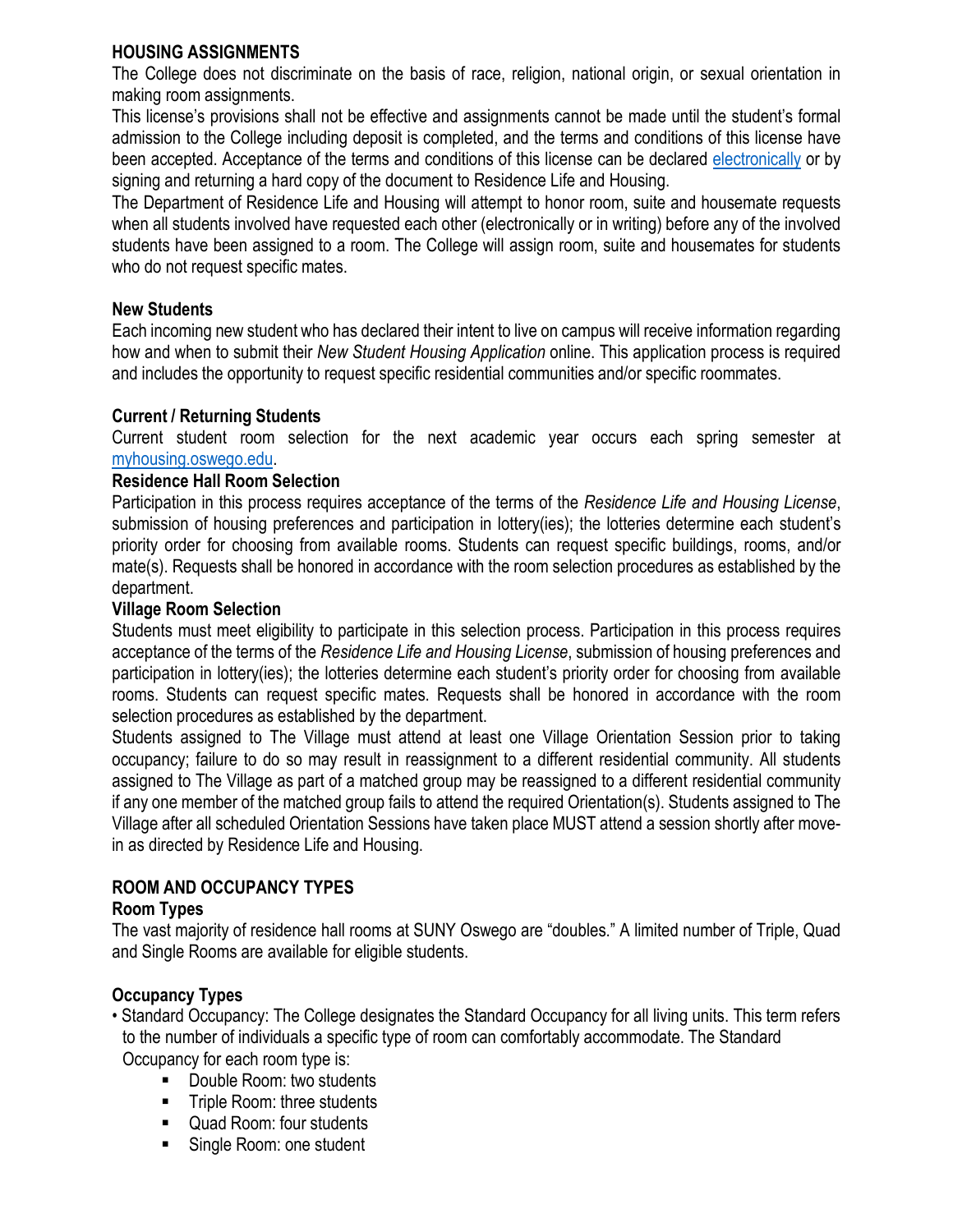Standard Occupancy for townhouses in The Village is six individuals and four individuals, all in single bedrooms.

- Rooms and Townhouses can be single-gender or mixed-gender; residents choosing assignment to a mixed-gender room or townhouse must sign a *[Gender Inclusive Housing Agreement](https://www.oswego.edu/residence-life-and-housing/gender-inclusive-housing)* before taking occupancy.
- Plus Occupancy is defined as Standard Occupancy plus one (such as three persons in a double room, four persons in a triple room, etc.).

## **OCCUPANCY CHANGES**

The Assistant Vice President for Residence Life and Housing, or designee, reserves the right to reassign residents, maintain rooms at their assigned occupancy by filling vacancies, and adjust the occupancy of rooms. Further, the Assistant Vice President, or designee, may reassign any room at their discretion. This includes, but is not limited to, reassigning students assigned to ADA-accessible living units in the event that such living units are needed for students requiring such accommodations.

In the event a student fails to officially check in to the residential facility and occupy their assigned room by 5:00 pm on the first day of classes, the room may be reassigned unless prior arrangements for late arrival have been made. Failure to officially check out of, and/or remove personal belongings from the residential community without prior approval from Residence Life and Housing may result in continuing liability for room rental charges and/or financial charges for removal and temporary storage of personal belongings.

When a vacancy arises in a room/suite/house with more than one occupant, the manner in which the vacancy will be filled is largely dependent upon the timing of the vacancy. When possible, while classes are in session during a regular academic semester, residents remaining in partially-filled living units will generally be given the opportunity to either request specific new room/suite/housemate(s) or agree to consolidate with other students in under-occupied living units.

Due to the College's commitment to provide on-campus housing for the upcoming semester's incoming new students, Residence Life and Housing does not offer residents the opportunity to request their new room/suite/housemate(s) when vacancies arise December 1st through at least the first week of classes for the spring semester and over the summer. During these time periods, Residence Life and Housing fills these vacancies based on departmental needs.

Residents remaining in partially-filled rooms must have their room in move-in condition within one class day of receiving notification of the assignment of new roommate(s). Failure to do so or failure to accept a roommate when assigned may result in a room rate increase retroactive to the date on which the room became under-occupied.

When vacancies arise in gender inclusive living units, the remaining residents may be given the opportunity to request specific new room/suite/housemate(s). When such vacancies are not filled in this way, Residence Life and Housing may opt to convert the living unit to single-gender and relocate those residents affected by the change.

### **RATES, BILLING & ADJUSTMENTS**

### **Oswego Guarantee**

### **Our Commitment to Excellence and Educational Value**

\*Through its [Oswego Guarantee, t](https://ww1.oswego.edu/admissions/undergraduate-admissions/oswego-guarantee)he College shows its commitment to students' ability to complete their academic program in four years if they meet certain requirements. The Guarantee further promises that students will not experience a housing or meal rate increase for four consecutive years. Therefore, students' room rates are determined by the year that they first matriculated at the College. Students assigned to The Village will pay their Oswego Guarantee Single Room Rate.

\*This is a summary of the Oswego Guarantee; for more information read the [full text.](https://ww1.oswego.edu/admissions/undergraduate-admissions/oswego-guarantee)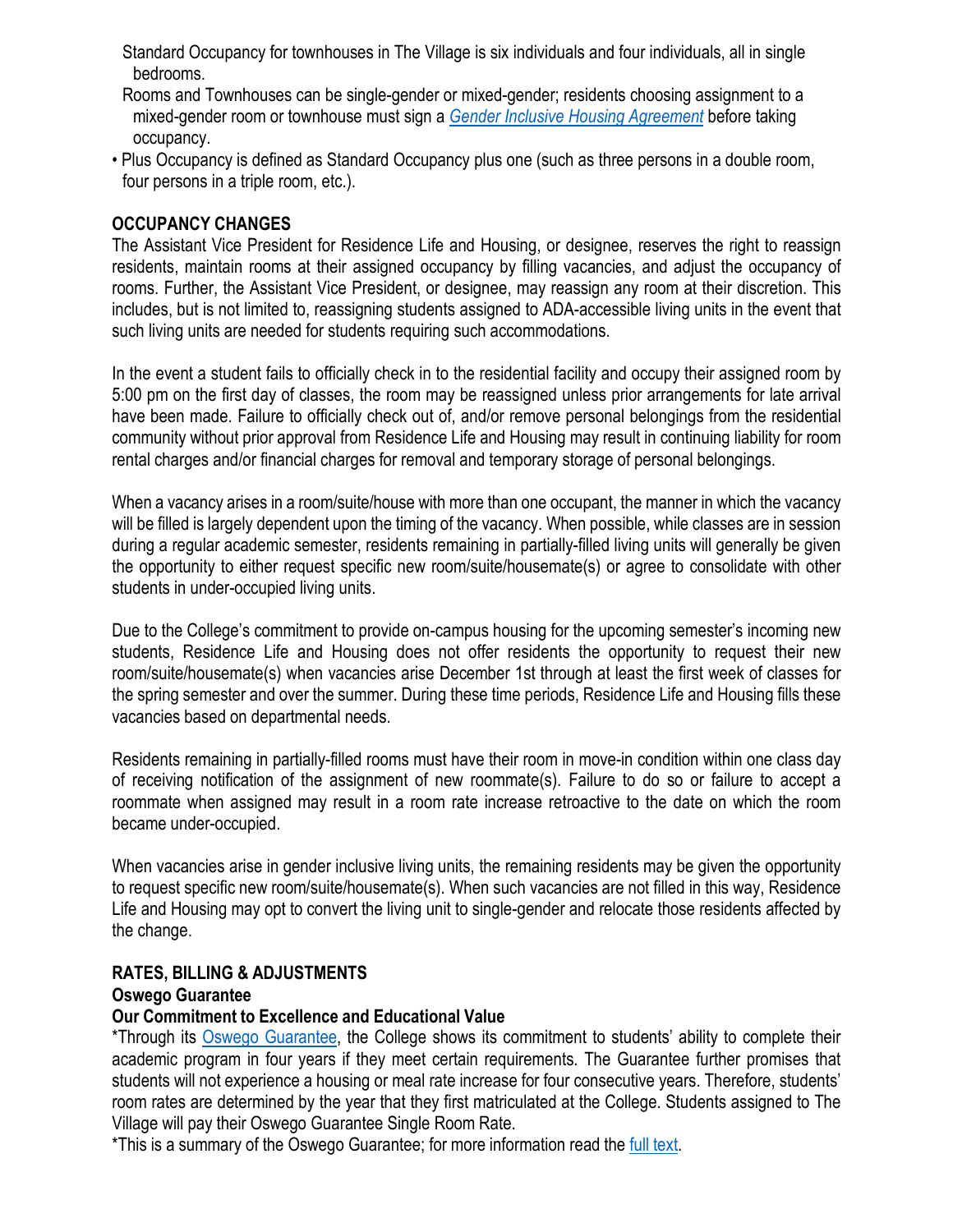#### **Room Rates**

Based on the Oswego Guarantee, a student's room rate is based on their year of first matriculation at SUNY Oswego. Each student's Oswego Guarantee Room Rate is further broken down by Room and/or Occupancy Type; the specific residential facility assignment (specific residence hall or The Village) does not influence room rates.

#### **Billing Procedures**

New students are billed the standard double rate with an adjustment made if they are assigned to Plus Occupancy and remain there after the seventh calendar day following and including the first instructional day of the first and third academic quarters or the first day of the second and fourth academic quarters. A resident who receives notification from the Assistant Vice President for Residence Life and Housing or designee of a change in occupancy or assignment effective with the beginning of the next academic quarter will be recorded in that changed occupancy and billed accordingly.

#### **Housing Payment Adjustments**

Housing payment/room rental adjustments are based on the date personal belongings are removed from the room/suite/townhouse, any assigned keys are returned, the room/suite/townhouse is inspected by a member of the Residence Life staff, debts related to room rental incurred by the resident have been paid in full to the College and the resident officially checks out of the room/suite/townhouse. Students withdrawing from the College or released from residence after August 1, but prior to taking occupancy, who have prepaid room and meal plan are entitled to an adjustment. Details for Room Rental Adjustments are listed in the *[Resident](https://www.oswego.edu/residence-life-and-housing/resident-student-handbook) Student [Handbook](https://www.oswego.edu/residence-life-and-housing/resident-student-handbook)*.

#### **Withdrawal from College**

Residents withdrawing from the College are required to submit a [Request to Terminate Residence Life and](https://www.oswego.edu/residence-life-and-housing/forms) [Housing License form](https://www.oswego.edu/residence-life-and-housing/forms) to the Residence Life and Housing office at the earliest possible date. The form must be signed by the student and must include the student's identification number and the date on which the withdrawal becomes effective.

Residents who withdraw from the College during an academic semester must vacate the residential facility and remove all personal belongings from the premises no later than 11:59 pm of the date on which termination of this license becomes effective.

In the event a resident withdraws or is academically disqualified from the College after the fall semester and before the beginning of the spring semester, the resident must officially terminate residency, remove all personal belongings from their assigned room and officially check-out of the residential community by the deadline given; such deadline will likely be before the date of re-opening of the residential facilities for the spring semester, which is published on the [College Calendar](https://www.oswego.edu/registrar/college-calendar)*.*

#### **Termination of License**

Permission to terminate this license is requested by submitting a *[Request to Terminate the Residence Life](https://www.oswego.edu/residence-life-and-housing/forms) [and Housing License](https://www.oswego.edu/residence-life-and-housing/forms)* form with required documentation at least 30 days prior to the proposed date of termination. The Assistant Vice President for Residence Life and Housing or their designee may approve or deny a properly filed *Request to Terminate*. In exercising their discretion, they shall give consideration to documented individual circumstances beyond the control of the individual, which did not exist at the time this license was signed/accepted by the individual. The specific documentation required is based on the individual circumstances cited as the reason for the request. Common types of requests include, but are not limited to, those based on financial situation, medical condition and personal circumstance. Detailed information about specific documentation requirements is available on our [website](http://www.oswego.edu/reslife) and in our office.

Beginning with the 2021-2022 academic year, Oswego will adopt an early termination charge in the amount of \$300. This charge will be assessed of any student who submits a Request to Terminate and is approved. The termination charge would be in addition to any prorated housing fees assessed to the student's account if they appeal their housing liability and move out after the start of a term session billing period. The total charge assessed to the student would not exceed the published rate for their assigned space. The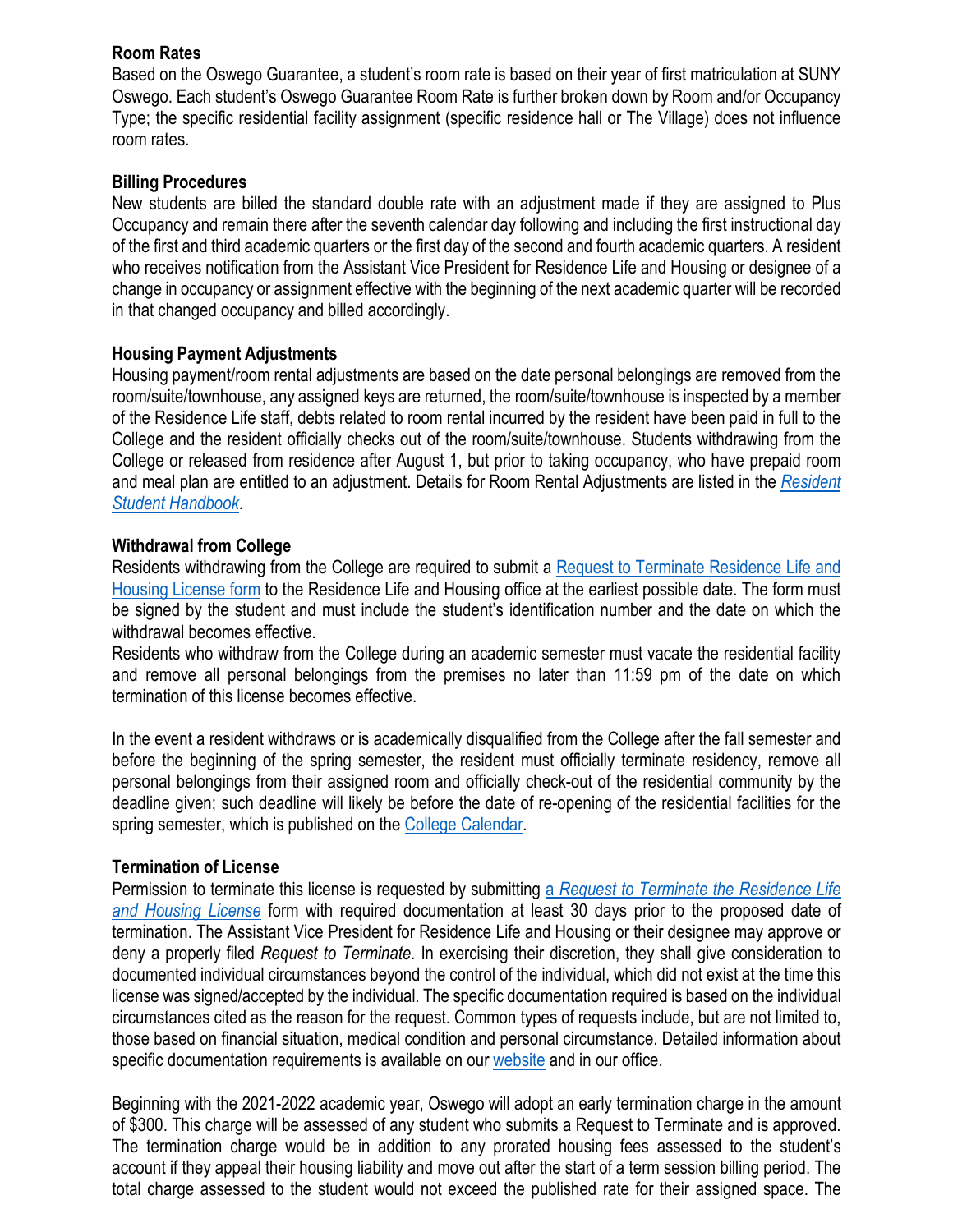early termination charge would offset lost revenue associated with releasing a student from their housing agreement at a non-traditional time period. Students would not be charged the early termination charge in the following situations:

- **Student has graduated from the College.**
- Student withdraws from the College including a documented official medical withdrawal.
- **Student enters into active duty in the military.**
- Student leaves on an approved external study from the College (study abroad, academic internship, etc).
- **The charge could also be waived at the discretion of the Assistant Vice President or designee** where the charge would adversely impact students that have documented a significant financial situation.

PLEASE NOTE: Decisions regarding requests based on financial circumstance will not be considered unless the student/family has accepted all available financial aid and loans AND a significant unmet financial need still exists. Approval of a *Request to Terminate*, if granted, is at the discretion of the College, not the student; further, such approval releases the College from any present or future obligation to provide room and meal plan for that resident and the space the student has previously occupied may be reassigned at the option of the College.

Signing an off-campus lease or failure to (1) pay room and meal plan charges upon receipt of a bill, or (2) officially check-in to the residence hall, or (3) use accommodations as provided does not release a resident from the obligations created by signing/accepting the terms and conditions of the *Residence Life and Housing License.*

### **Official Termination of Occupancy**

All students requesting termination of the Residence Life and Housing License must submit to Residence Life and Housing a completed *Request to Terminate the Residence Life and [Housing License.](https://www.oswego.edu/residence-life-and-housing/forms)* 

All students that are approved for termination from their Residence Life and Housing License must:

- 1) Remove all personal property from the room/suite/townhouse
- 2) Have the room/suite/townhouse inspected by a Residence Life and Housing staff member, including completion of the Room/Suite/Townhouse *Inventory and Condition Record*
- 3) Turn in any assigned keys at the front desk of the community
- 4) Complete all other official check-out procedures.

Failure to do so by the stated deadline may result in:

- Continued room rental charges for the period of elapsed time until such action is completed by the resident, and/or
- Financial charges for the cost of the labor and materials used to pack and temporarily store abandoned personal property, and/or
- Disposal of personal property not reclaimed after temporary storage.

### **USE OF RESIDENTIAL FACILITIES**

A room/suite/townhouse may be occupied only by the resident(s) to whom it is assigned and that resident's visitors and guests. (See Rules Governing Residential Facilities section of the *[Resident](https://www.oswego.edu/residence-life-and-housing/resident-student-handbook) Student [Handbook](https://www.oswego.edu/residence-life-and-housing/resident-student-handbook)* for further guidelines regarding guests and visitors.) New and returning students may occupy their rooms according to the schedule published by the Department of Residence Life and Housing. Students given permission to occupy their rooms prior to the published date will be charged \$40 per day for room (plus approx. \$30 per day for meals), unless the charge is specifically waived by the Assistant Vice President for Residence Life and Housing or designee.

Unless otherwise provided for by the Assistant Vice President for Residence Life and Housing or their designee, a resident shall have no right to enter, use, or occupy residential facilities during any period when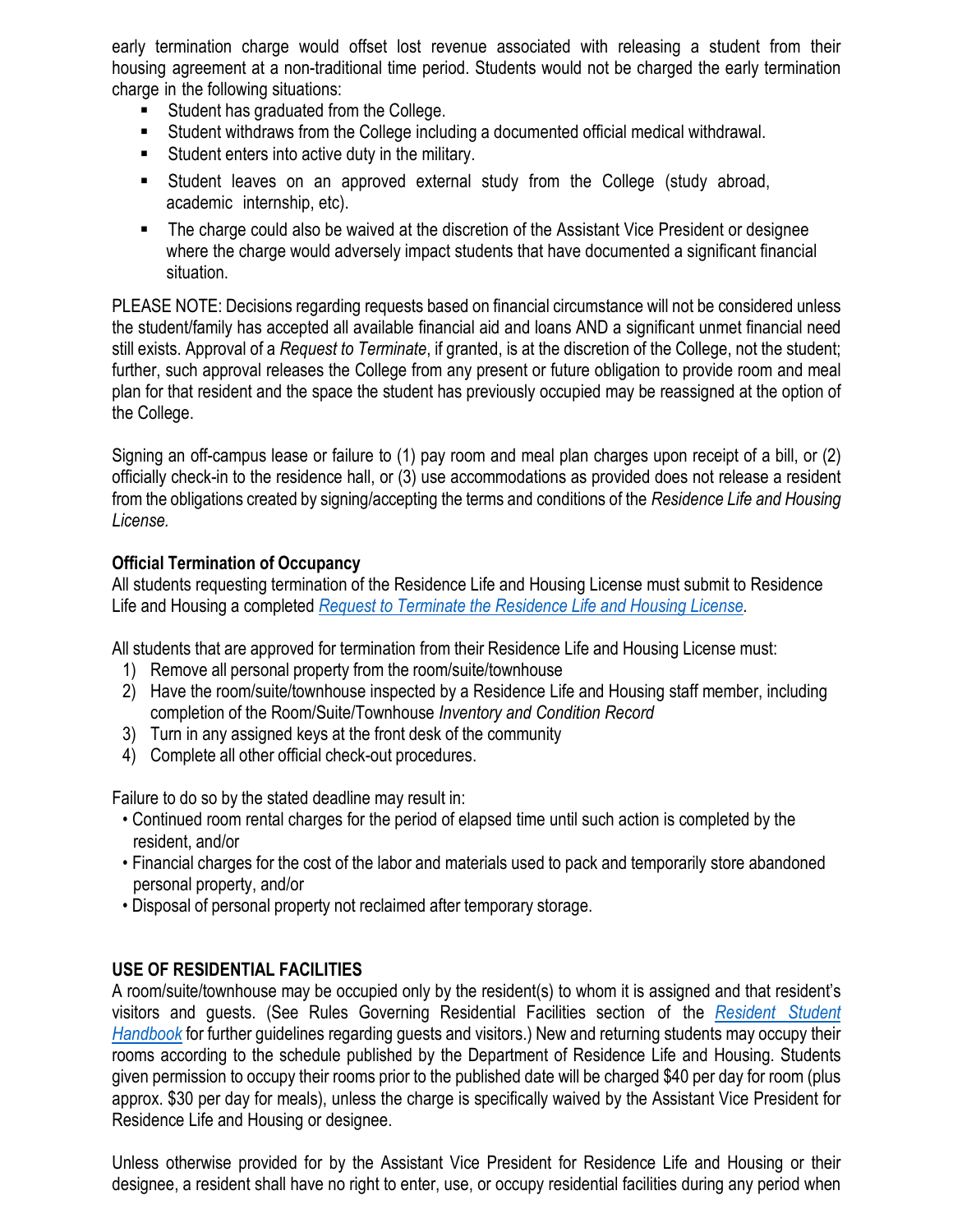the College is not in session for formal academic purposes (see Housing During Periods of Recess below).

Residents may leave personal property in assigned accommodations during periods of recess. However, the College cannot guarantee security or assume responsibility for any loss of those belongings. There is no storage available over the summer. For the purpose of this license, personal property shall include any property, excluding College-owned furnishings, in the possession of the resident, located in the confines of their assigned quarters or in other areas including luggage and storage rooms in any building or on the grounds of the campus. Residents are encouraged to obtain insurance coverage for such belongings. The resident's and/or the parent's or guardian's acceptance of this license shall be construed as acceptance of any and all such risk. All residents must vacate the residential community and remove all personal belongings from the premises in accordance with the termination or expiration of this license. If personal belongings are not removed from the premises, the resident, by signing this license, authorizes and agrees to pay the room rental charge to the College for each day that the room was not available for reassignment by the College. Further, the resident agrees to pay such fees as are assessed by the College for the labor involved in the removal and temporary storage of the resident's personal belongings, and the College shall not be responsible for any resulting loss or damage to those belongings abandoned by the resident.

Housing and room assignments are not transferrable; students may not assign this license or sublet the premises or any part thereof. Subletting includes, but is not limited to, short-term or temporary rental arrangements such as those offered through peer-to-peer services like Airbnb, Craigslist, or Couchsurfing. Assigning or subletting may result in disciplinary action and/or cancellation of the license without compensation.

### **Housing During Periods of Recess (Break Housing)**

The College recognizes that some residents must remain in Oswego during periods of recess (Thanksgiving, Winter and Spring breaks) when traditional residence halls are closed. The Department of Residence Life and Housing provides special Break Housing for residents. Information about and applications for Break Housing may be obtained prior to each recess [here.](http://www.oswego.edu/reslife) Residents requiring such accommodations are asked to complete an application by the dates published by the office for each break period. Residents will be assigned on a space-available basis. Frequently, assignments will be in rooms and buildings other than the student's regular assignment. Also, residents assigned to Break Housing may be required to purchase a break meal plan at a cost of \$30\* per day.

All College and Residence Life and Housing policies are in effect during periods of recess as they are throughout the regular academic year. Further, residents living on campus during periods of recess are required to adhere to special security requirements as stated in the *Break Housing Agreement*. Break Housing can be reserved by the day, by the week or for the entire break period. Residents requesting housing for the entire break period are charged the best rate. Break Housing rates are listed below.

The Village may remain open for the Thanksgiving and Spring Recesses and a portion of Winter Recess (specific dates are determined annually); Village residents wishing to stay during these times must contact the Residence Life and Housing office to make arrangements, which includes signing a *Break Housing Agreement*.

| <b>Break</b>         |      |       | Daily   Weekly   Break Package |  |  |
|----------------------|------|-------|--------------------------------|--|--|
| Thanksgiving         | \$40 | n/a   | \$150                          |  |  |
| <b>Winter Recess</b> | \$40 | \$250 | \$500                          |  |  |
| Spring**             | \$40 | n/a   | \$280                          |  |  |

## **BREAK HOUSING RATES\***

\*Dining contract may be required

\*\*Residents student teaching during the College Spring Recess are not required to pay for housing during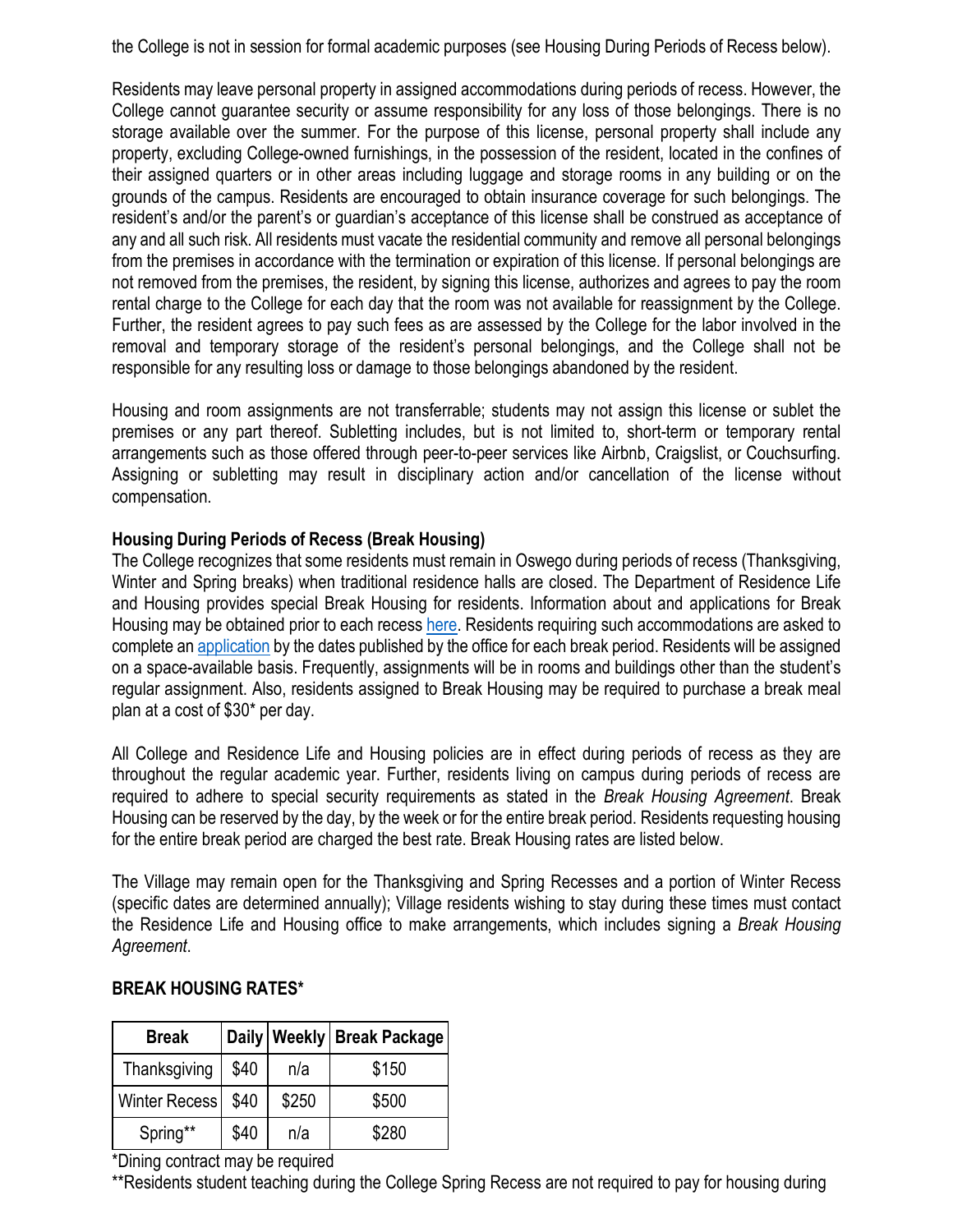that break.

### **USE, CARE and RESPONSIBILITY for ROOM and FURNISHINGS**

Residents will be held responsible for any deterioration in the condition of their assigned room/suite/townhouse (including both sides of doors), its assigned furnishings, assigned bulletin board (as applicable) and for any loss or damage other than normal wear that may occur during their occupancy. All occupants of a living unit may be held equally responsible for losses or damages to the living unit or its furnishings and/or fixtures, including cost of replacement or repair and all reasonable expenses resulting therefrom. Residents of a living unit are responsible for the security and use of the living unit in accordance with College and Residence Life and Housing policies, rules and regulations. Charges for loss or damage will be added to the student's College bill and are to be paid within 30 days.

Unauthorized use of furnishings or fixtures, including but not limited to the moving of furnishings provided in a common area into or to a resident's living unit, is prohibited and shall result in a liability for the expense of return to the common area and/or repair or replacement of said furnishings or fixtures. Any unauthorized repairs and/or alterations made to the premises or its furnishings by a resident shall not mitigate any damage expense incurred by the resident. The College will not be liable for the amount of money incurred by the resident or any expense for the resident's services resulting from unauthorized alteration or enhancement of the premises, its fixtures, or its furnishings. If a student receives prior authorization from the Assistant Vice President for Residence Life and Housing or designee, repairs and/or improvements may be made that could mitigate damage expenses if such work is accepted and approved by the Assistant Vice President for Residence Life and Housing or designee.

Assessment for damaged or missing property shall be made in accordance with the schedule of charges prepared by the Department of Residence Life and Housing. Items not covered by this schedule will be assessed by proration of depreciation or the cost in labor and materials to restore them. Residents are expected to report to staff specific items which they notice as damaged or in need of repair in their assigned living unit, public areas and corridors.

Resident's rooms are furnished with beds and mattresses, desks and desk chairs, dressers, floor lamp(s), mirrors, and wastebaskets. Rooms without closets are furnished with armoires. Each item within the room is inventoried and assigned to the room. The exact inventoried items must be in the room upon final inspection prior to checking out. Residents must review with a Residence Life and Housing staff member and sign the Room/Suite/Townhouse *Inventory and Condition Record* form prior to taking occupancy. Upon termination of occupancy, residents must have a staff member inspect the condition of the room/suite/townhouse; whenever possible, the resident will be informed and assessed a repair or replacement charge for damaged or missing items. Residents may appeal all or any part of the damage assessment with the exception of those who choose the "Express Checkout" option or fail to checkout. Payment is to be made by the resident or parent or legal guardian whose signature appears on this license, within thirty (30) days of the date the charge was placed on the student's College bill.

Removal of College furnishings from a resident's room may result in liability to the occupant(s) for the replacement cost of the item(s) or expense incurred by the College as a result of such unauthorized removal. No such removal shall be deemed authorized unless designated in writing, dated, and signed by the resident and the Assistant Vice President for Residence Life and Housing or designee.

### **RULES GOVERNING RESIDENTIAL FACILITIES**

Any person signing/accepting the terms of this document is required to comply with all College and Residence Life and Housing rules, regulations, and policies as stipulated herein and in the current *[Student Handbook,](https://www.oswego.edu/student-handbook/home) [Resident Student Handbook, T](https://www.oswego.edu/residence-life-and-housing/resident-student-handbook)he [Village Resident Handbook, a](https://www.oswego.edu/residence-life-and-housing/file/village-resident-handbook)nd The [Oswego Forward](https://ww1.oswego.edu/oswego-forward/) website*. The use of residential facilities is conditioned upon compliance with State and Federal laws and College regulations and is limited to residents and their authorized visitors or guests. Failure to comply with such policies, procedures, and regulations contained in this license or in *[Student Handbook, Resident Student Handbook](https://www.oswego.edu/student-handbook/home) and The [Village Resident Handbook, T](https://www.oswego.edu/residence-life-and-housing/file/village-resident-handbook)he [Oswego Forward](https://ww1.oswego.edu/oswego-forward/) website* or law may result in the imposition of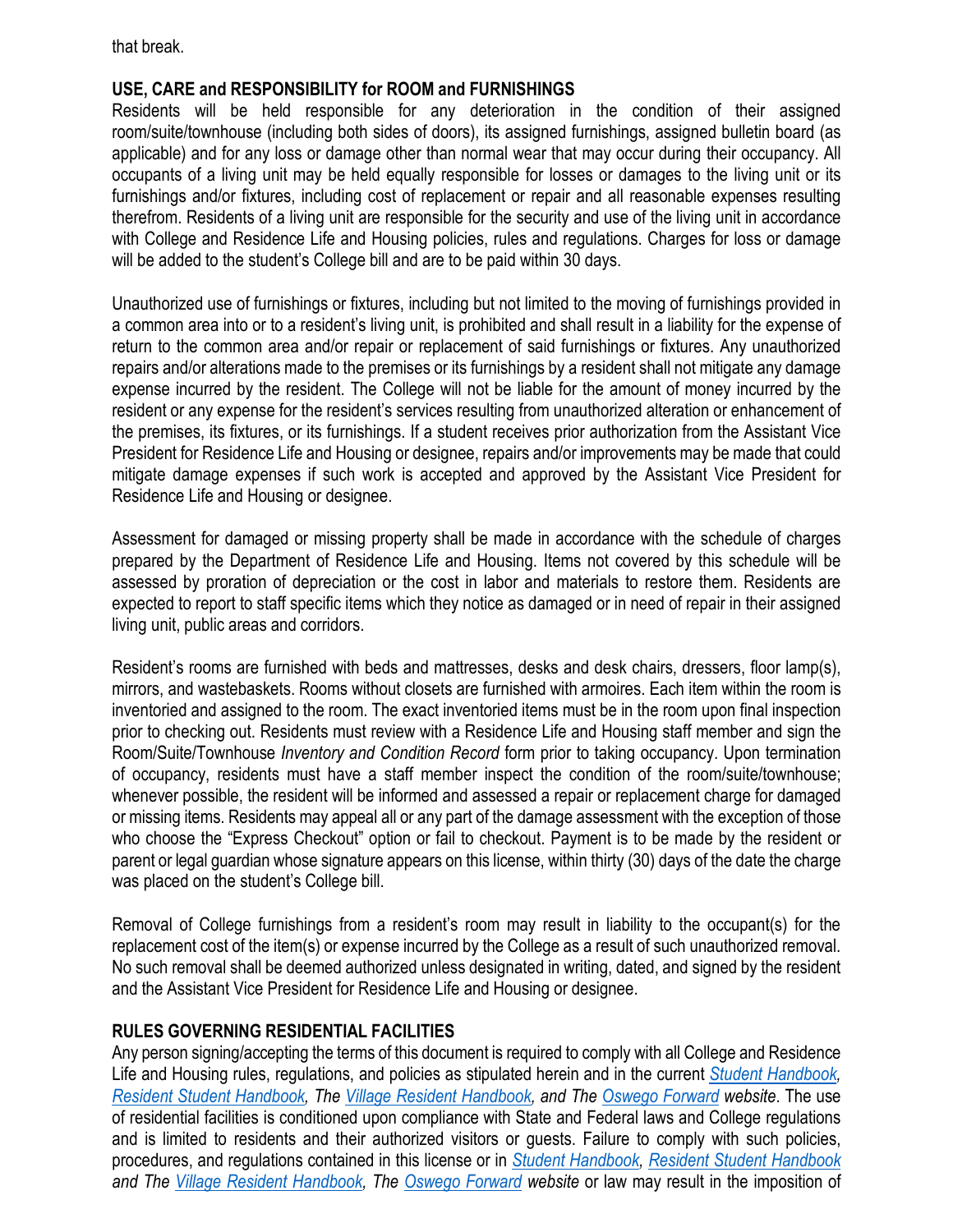administrative reassignment, College disciplinary action and/or civil and/or criminal action including the denial of on-campus accommodations. Students are responsible to report all violations of the *Residence Life and Housing License* to College officials.

The Assistant Vice President for Residence Life and Housing and designees reserve the right to: (1) affect disciplinary action against a resident and/or revoke privileges to use any residential facility for that resident's

breach of any terms or conditions set forth in this license and/or failure to comply with Federal or State laws and/or failure to comply with policies, rules and regulations, as set forth in this license, the *Student [Handbook,](https://www.oswego.edu/student-handbook/home) [Resident Student Handbook,](https://www.oswego.edu/residence-life-and-housing/resident-student-handbook) The [Village Resident Handbook,](https://www.oswego.edu/residence-life-and-housing/file/village-resident-handbook) and The [Oswego Forward](https://ww1.oswego.edu/oswego-forward/) website*; (2) repossess or reassign living units with notice; (3) periodically inspect living units to determine the condition thereof, in which case written notice shall be given at least two [2] class days in advance; (4) to affect other steps, including entry and inspection of living units necessary and advisable to the safety, maintenance, security and/or management of the residential facility and (5) make policy decisions regarding unforeseen circumstances that adversely affect the residential environment that are not specifically addressed in this license, the *[Student Handbook,](https://www.oswego.edu/student-handbook/home) [Resident Student Handbook,](https://www.oswego.edu/residence-life-and-housing/resident-student-handbook) [The Village Resident Handbook,](https://www.oswego.edu/residence-life-and-housing/file/village-resident-handbook) or The [Oswego Forward](https://ww1.oswego.edu/oswego-forward/) website*. Students upon whom sanctions are imposed in relation to this license shall have the right to appeal. Such appeals shall be addressed to the appropriate administrative officer as provided in the *College Student Handbook and/or Resident Student Handbook and/or The Village Resident Handbook.*

Rules and regulations are authorized by the Assistant Vice President for Residence Life and Housing subject to the approval of the College Council and subject to periodic change. Prohibited items confiscated from living units will not be returned to their owners.

Students are to abide by the following regulations and policies. Due to space limitations, descriptions may be abbreviated. For more complete descriptions of policies, please refer to the Rules Governing Residential Facilities section of the *Resident [Student Handbook](https://www.oswego.edu/residence-life-and-housing/resident-student-handbook)*.

**Alcohol** – The residential alcohol policy is governed by the Alcohol and Other Drugs policy as stated in the College Policies section in the *Student [Handbook](https://www.oswego.edu/student-handbook/home)*. The College permits individual consumption and possession of alcoholic beverages by individuals who have attained 21 years-of-age and prohibits consumption and possession by persons under 21; this includes, but is not limited to, possession of empty alcohol containers. If, at any time, alcohol is found in a residential facility room, suite or apartment, all individuals in the presence of alcohol (i.e., guests, visitors, residents, etc.) may be found in violation of this policy. Drinking contests/games and all other forms of excessive drinking are prohibited in residential facilities. Consumption from or possession of open containers of alcohol is prohibited in public areas of residential facilities. Refer to the Alcohol and Other Drugs policy of the *[Student Handbook](https://www.oswego.edu/student-handbook/home)* for the complete policy description.

**Appliances** – All permitted electrical appliances must be UL approved and must be in good working order. Compact refrigerators that clearly conform to proper electrical and chemical standards, operate on no more than 2.0 amps, have a capacity not exceeding 6 cubic feet and have outside dimensions that does not exceed 48 inches, are permitted. Two refrigerators are allowed per resident room. Air conditioners, space heaters and baseboard units of any type, except as may be provided by the College, are prohibited.

**Care of Facilities** – It is the residents' responsibility to care for the condition of their assigned living units as well as other public areas including, but not limited to, bathrooms, elevators, corridors, laundry rooms, lounges, and their furnishings and equipment. Theft or littering of, or damage to College property is prohibited. Students engaging in such behavior may be subject to College disciplinary action and/or arrest and will be held financially and legally responsible. Residents will be held financially and legally responsible for the condition of their assigned living units and assigned contents. The removal of College-owned furniture from a resident's living unit or from a public area without staff authorization may result in a replacement charge and/or other disciplinary action. Structural modifications to the residential facilities, including the installation of wires or cords outside resident living units, are prohibited without prior written authorization from the Assistant Vice President for Residence Life and Housing. As part of their responsibility, residents are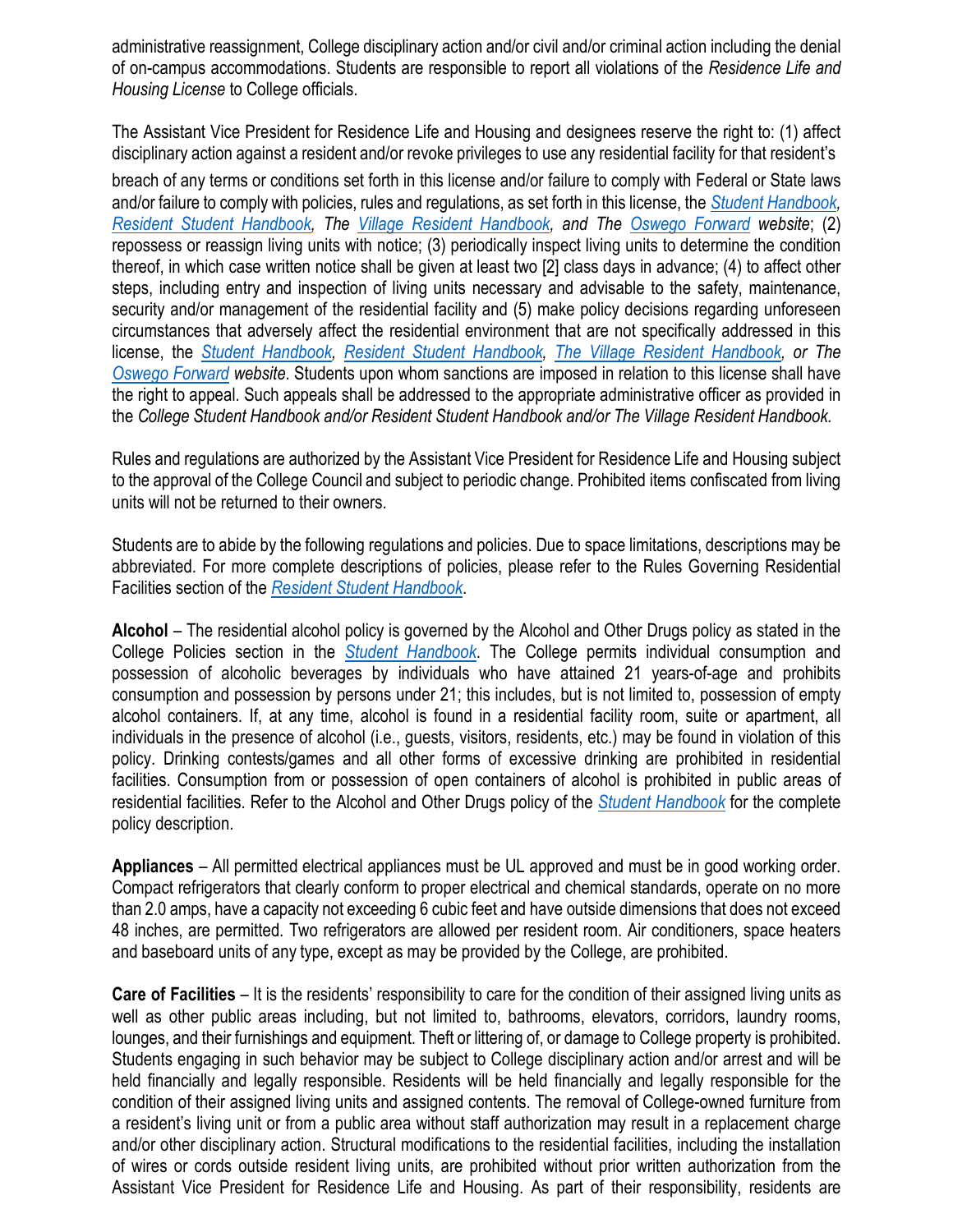responsible for the actions of their guests whether those guests are students or non-students of SUNY Oswego.

**Disruptive Behavior** – Disruptive behavior including, but not limited to: 1) harassment, intimidation, stalking, domestic violence, bullying, or creating a hostile environment toward any individual or group of individuals; 2) acts of bias, or inciting violence, targeted toward an individual or group of individuals; 3) physical abuse, assault and/or battery; 4) threats toward any individual or group of individuals, or causing harm or reasonable apprehension of harm, or invasion of privacy; 5) creation of a condition or situation that endangers mental or physical health of self or others; 6) conduct which inhibits the peace or safety of members of the College community; 7) conduct related to the use, possession, or distribution of alcohol or other drugs including intoxication and driving while intoxicated or impaired; 8) retaliation, harassment or coercion of parties to student conduct actions or witnesses is prohibited and subject to disciplinary action.

**Drugs** The residential drug policy is governed by the Alcohol and Other Drugs Policy as stated in the College Policies section of the *[Student Handbook](https://www.oswego.edu/student-handbook/home)*. The use, possession, distribution or manufacture of controlled substances is prohibited on College premises. The possession and/or use of marijuana in one's living unit is a violation of New York State Law, and any consumption of marijuana in a public area is a criminal offense. If, at any time, drugs are found in a residential facility, room, suite or apartment, all individuals in the presence of drugs (i.e., guests, visitors, residents, etc.) may be found in violation of this policy. Prohibited drugs or drug-related paraphernalia can be confiscated and may be used as evidence in campus judicial and/or criminal proceedings.

**Filming/Recording in Residence Halls/Village Townhouse** – An individual's right to privacy is important in a residence hall community setting. The College expects students and their guests to respect the reasonable expectations of privacy of other individuals within the community. Students and their guests are not permitted to make or attempt to make an audio or video recording of private, non-public conversations, informal gatherings, and/or meetings without the knowledge and consent of all participants subject to such recordings. This includes, but is not limited to, making, attempting to make, transmitting, or attempting to transmit audio or video of any person(s) in bathrooms, showers, bedrooms, common areas within suites, or other premises where there is an explicit expectation of privacy. Filming/recording in or into any area of a residence hall/village townhouse without prior permission from Residence Life & Housing is prohibited. The uses of undisclosed or hidden recording devices are also prohibited, as is the transmission and/or distribution of any such recordings. Permission to film/record in or into a residence hall/Village Townhouse may be granted in certain circumstances and in certain locations. Please reach out to us at [reslife@oswego.edu](mailto:reslife@oswego.edu) for more information and/or to apply for permission.

**Fire Safety** – All individuals are required to evacuate the building upon activation of the fire alarm system. Theft or improper use of fire fighting, detection, and/or alarm equipment is prohibited. Setting fire is prohibited with the exception of designated fireplaces. Possession and/or ignition of combustible materials (including, but not limited to, candles, incense and wax warmers) and suspending combustible materials (such as tapestries, curtains, flags, fishnets, etc.) are also prohibited. Additional furniture, decorations and other items that increase the flammability of living units or public areas may be prohibited at the discretion of Residence Life and Housing staff. Examples of prohibited items include: hoverboards; halogen, lava, multihead/octopus/tree-style, oil-burning and torchiere-style lamps. The complete policy, including all strictly prohibited items and practices, is outlined in the *Resident [Student Handbook](https://www.oswego.edu/residence-life-and-housing/resident-student-handbook)*.

**Guests –** Residents may host guests with the consent of all occupants of the living unit in accordance with the Guest Policy. In order to aid in protecting personal safety, personal property and the right to privacy, specific procedures are in place and outlined in the *[Resident Student Handbook.](https://www.oswego.edu/residence-life-and-housing/resident-student-handbook)* The guest policy is subject to change to ensure the safety of our residential community.

**Guns, Explosives, Flammables** – Firearms, illegal weapons, firecrackers, explosives, harmful chemicals, and flammable liquids (i.e., oil-based paints, turpentine and gasoline) are not to be stored or used in or around the residential facilities. Internal combustion engines are prohibited within the buildings.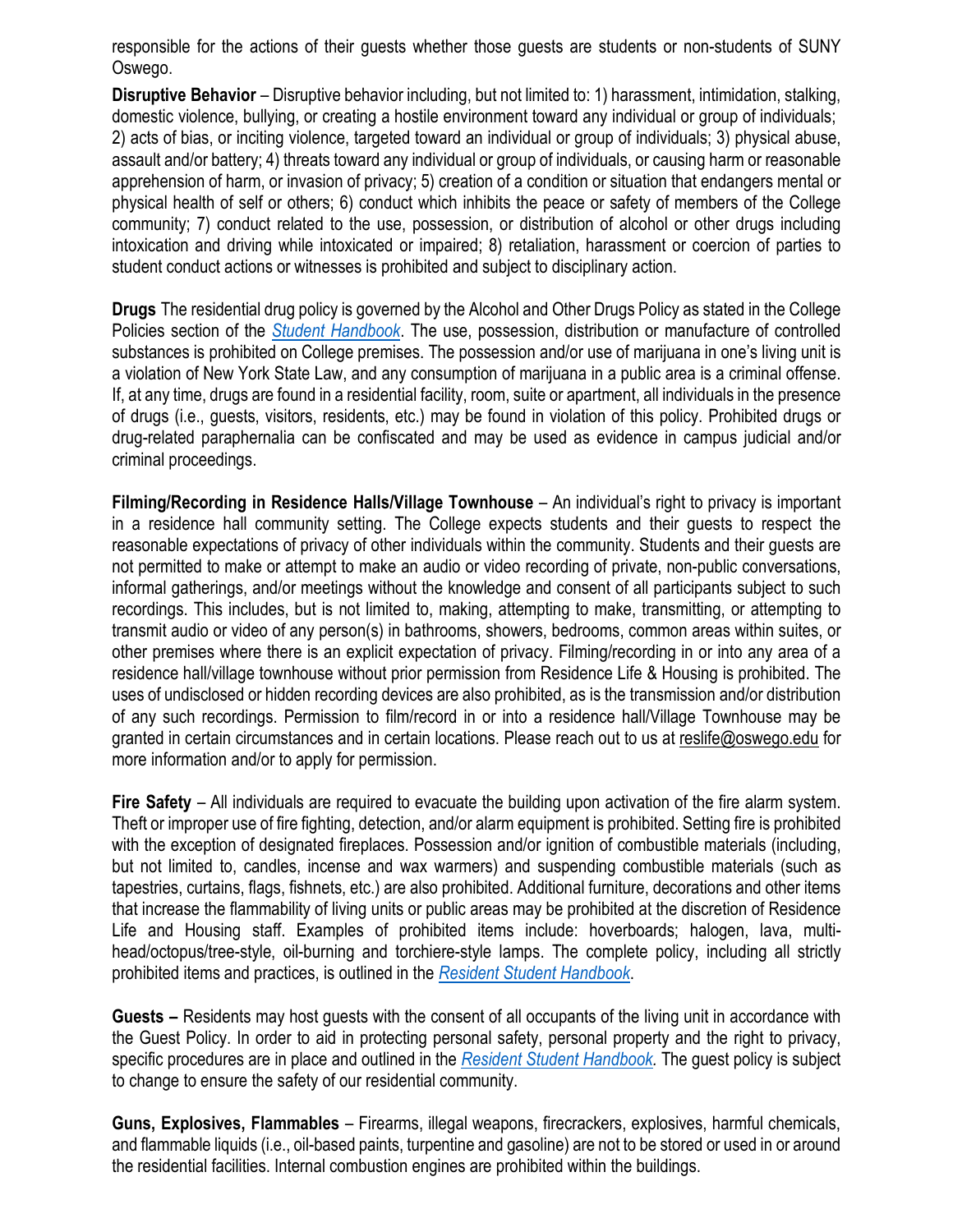**Housekeeping** – Residents are expected to maintain a level of cleanliness in their living units compatible with reasonable health and safety standards. The College reserves the right to establish and enforce those expectations for individuals in order to ensure reasonable compatibility with other residents of the living unit as well as health and safety. All residents are required to recycle.

**Keys** – Each resident is assigned keys, lock combinations and/or access fobs when checking into residential facilities and is responsible for the return of keys upon termination of residence. Loss of keys will result in charges for replacement. Unauthorized duplication of keys is prohibited; sharing pin codes and/or combinations is the equivalent of an unauthorized key duplication and also prohibited. Residents are prohibited from using, or having in their possession, pin numbers, combination codes, keys or identification/access cards which have not been assigned to them by the College.

**Noise** – Specific quiet hours are established and observed in all residential facilities. Courtesy hours are observed 24 hours per day. Individual halls and living units may extend quiet hours or establish specific additional quiet hours at their discretion and/or through the *Community Living Agreement*. Quiet hours are observed 24 hours per day during the week before and the week of final examinations. Residents are expected to defer to approved activity at all times.

**Pets** – Residence Life and Housing prohibits residents and their guests from bringing pets into residential facilities. The only exception to this prohibition is fish in aquariums up to 20-gallons.

**Security** – Security is a community issue which depends upon the complete cooperation of every resident and their guest(s). Residents are responsible for the general security of their residential community. Acts which compromise building security are prohibited (i.e., propping open exterior doors normally locked for security purposes). Entering living units assigned to other students or non-public areas such as mechanical rooms or desk areas without appropriate authorization is prohibited.

**Smoking** – Smoking is not permitted on the SUNY Oswego campus. This includes, but is not limited to, ecigarettes.

**Solicitation** - All kinds of sales and solicitation by students or private commercial enterprise is prohibited without the prior approval of the Department of Residence Life and Housing and the appropriate residential community student government.

**Windows** – The removal or loss of, or damage to, a window, screen or window stop from living units or public areas in residential facilities is prohibited and may result in an installation and/or replacement charge and disciplinary action. The placing of any objects outside the window, including aerials and similar equipment, is prohibited. Residents are prohibited from being on building ledges or roofs. Throwing objects from windows is prohibited. Opening of security screens except in emergency situations is prohibited.

### **ROOM RATES**

Academic year room charges are based on the date of matriculation into a degree program in accordance with the "Oswego Guarantee." The "Oswego Guarantee" **DOES NOT APPLY** to Break/Summer housing.

|                                       | 2017-2018 |         | 2018-2019 |         | 2019-2020 |         | 2020-2021 |         | 2021-2022 |         |
|---------------------------------------|-----------|---------|-----------|---------|-----------|---------|-----------|---------|-----------|---------|
|                                       | Semester  | Year    | Semester  | Year    | Semester  | Year    | Semester  | Year    | Semester  | Year    |
| <b>Standard</b><br>Occupancy          | \$4,295   | \$8,590 | \$4,395   | \$8,790 | \$4,395   | \$8,790 | \$4,395   | \$8,790 | \$4.495   | \$8,990 |
| <b>Plus</b><br>Occupancy <sup>1</sup> | \$3,695   | \$7,390 | \$3,795   | \$7,590 | \$3,795   | \$7,590 | \$3,795   | \$7,590 | \$3,895   | \$7,790 |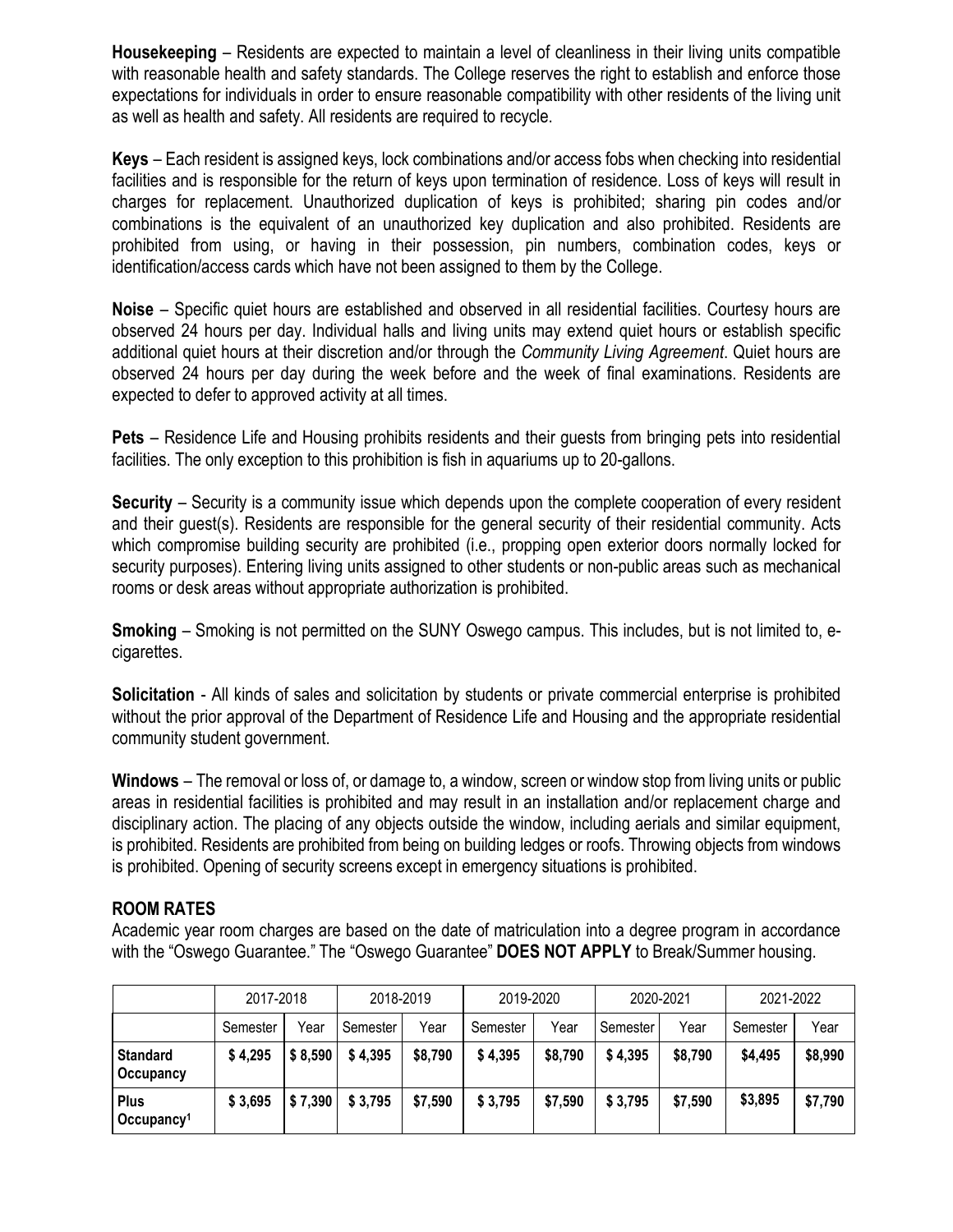| Single                 |  |  | $$5,595$  \$11,190  \$5,695  \$11,390  \$5,695  \$11,390  \$5,695  \$11,390   \$5,795 |  |  | $\frac{1}{2}$ \$11,590 |
|------------------------|--|--|---------------------------------------------------------------------------------------|--|--|------------------------|
| Occupancy <sup>2</sup> |  |  |                                                                                       |  |  |                        |

<sup>1</sup> Authorized by the Assistant Vice President for Residence Life and Housing when standard accommodations are not available due to over-subscription. Plus Occupancy is defined as Standard Occupancy plus one (such as three persons in a double room, four persons in a triple room, etc.). Persons in these accommodations will be reassigned to standard accommodations as space becomes available and will be subject to an appropriate rate adjustment per quarter.

2Single occupancy in a designed double is authorized by the Assistant Vice President for Residence Life and Housing only after the demand for standard accommodations has been satisfied.

Please Note: Rates are subject to change by action of the Board of Trustees of the State University of New York.

## **TERMS and CONDITIONS of MEAL PLAN LICENSE (Dining Services – Auxiliary Services)**

|                                                                                                                          | 2018-2019 |         | 2019-2020             |                   | 2020-2021 |         | 2021-2022 |         |
|--------------------------------------------------------------------------------------------------------------------------|-----------|---------|-----------------------|-------------------|-----------|---------|-----------|---------|
|                                                                                                                          | Semester  | Year    | Semester <sup>1</sup> | Year              | Semester! | Year    | Semester  | Year    |
| Full Meal Plan (Unlimited access to all<br>meals served each week)<br>with \$80.00 *Laker Dining Dollars per<br>Semester | \$2,675   | \$5,350 | \$2,750               | \$5,500           | \$2,750   | \$5,550 | \$2,825   | \$5,650 |
| Any 19 Plan (previously Ontario 17) with<br>\$90.00 *Laker Dining Dollars per Semester                                   | \$2,490   | \$4,980 | \$2,555               | $$5,110$ $$2,555$ |           | \$5,110 | \$2,630   | \$5,260 |
| Any 15 Plan (previously Bridge Street)<br>14) with \$90.00 *Laker Dining Dollars<br>per Semester                         | \$2,350   | \$4,700 | \$2,405               | $$4,810$ $$2,405$ |           | \$4,810 | \$2,480   | \$4,960 |

\*During Thanksgiving, Winter Recess and Spring Breaks normal academic meal plans are not in service. Laker Dining Dollars may be purchased to be used during these breaks at open venues. All resident students, except those assigned to The Village, are required to participate in one of the three (3) preceding meal plans:

The FULL MEAL Plan is the default meal plan for ALL students. First year students may choose the Any 19 meal plan in the first semester. For their second semester, the student may choose any available meal plan.

Note:

- 1) Meal Plan prices are based on the date of matriculation into a degree program in accordance with the "Oswego Guarantee."
- 2) This license is for the entire academic year (Fall 2021 and Spring 2022). Payments for meal plans are made TWICE YEARLY: Fall and Spring semester.
- 3) Meal Plan changes are allowed during the first three weeks of each semester.
- 4) Prices for 2021-2022 are approved by the Auxiliary Services Board of Directors.
- Meal plans are not transferable and are to be used solely by the student to whom the ID/Meal Card is issued. Presentation of an ID/Meal Card is required for admittance to a dining center. Individuals using another person's ID/Meal Card are subject to campus judicial and/or criminal proceedings.
- The Laker Dining Dollars portion of the meal plan rolls over from the Fall Semester to the Spring Semester, provided a Spring Semester meal plan is purchased.

- The Laker Dining Dollars portion of the meal plan does not roll over from the Spring Semester to the Fall Semester.